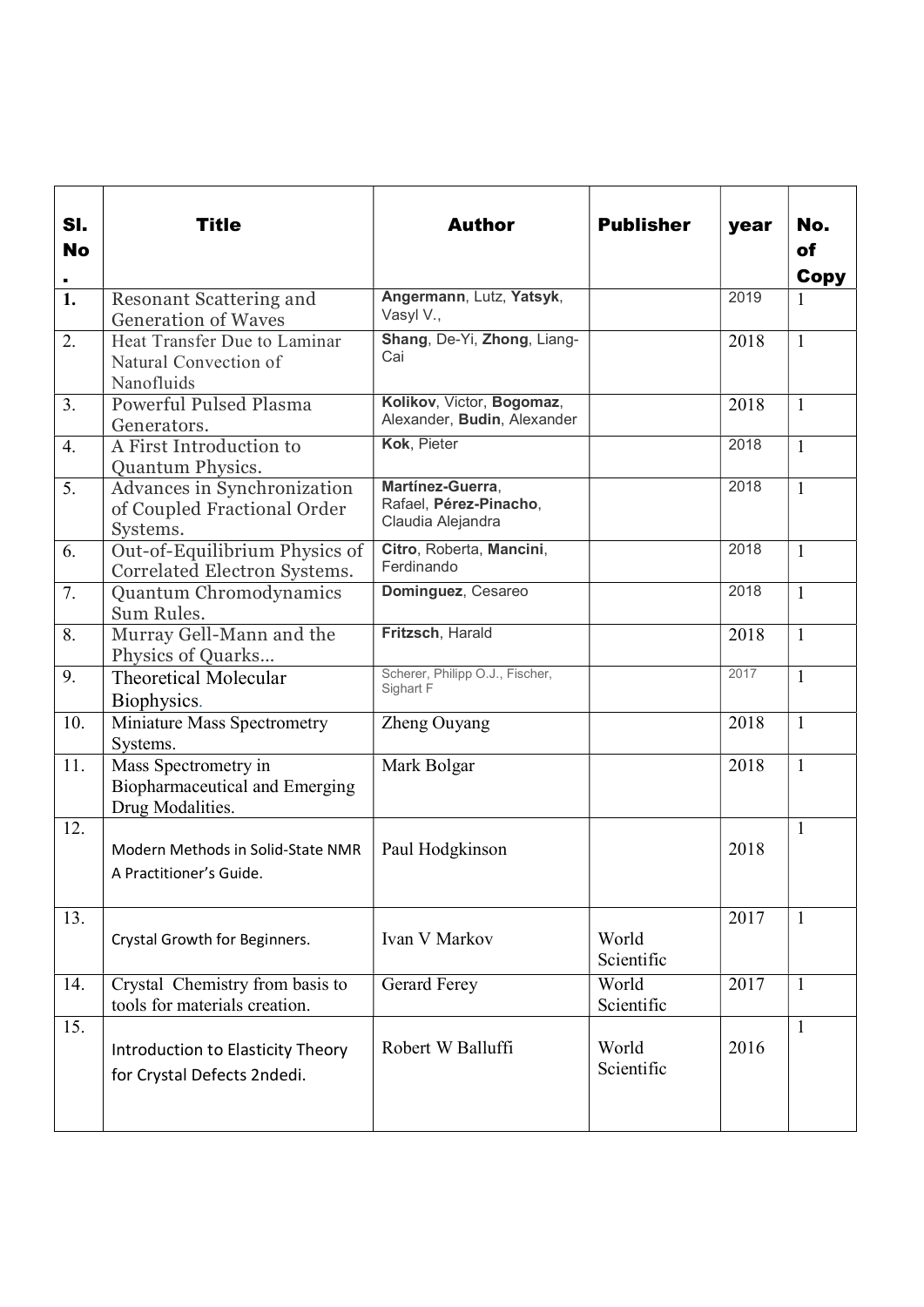| $\overline{16}$ . | <b>Optical Properties of</b><br>Graphene.                                                              | Rolf Binder                        | World<br>Scientific      | 2017 | $\mathbf{1}$ |
|-------------------|--------------------------------------------------------------------------------------------------------|------------------------------------|--------------------------|------|--------------|
| 17.               | Materials for Biofuels.                                                                                | Arthur J Ragauskas                 | World<br>Scientific      | 2014 | $\mathbf{1}$ |
| 18.               | Semiconductor-Based<br>Sensors.                                                                        | Fan Ren & Stephen J<br>Pearton     | World<br>Scientific      | 2016 | $\mathbf{1}$ |
| 19.               | Thin filim on Silicon:<br><b>Electronic and Photonic</b><br>Applications.                              | Vijay Narayanan,<br>Martin M Frank | World<br>Scientific      | 2016 | $\mathbf{1}$ |
| 20.               | Materials Concepts for Solar<br>Cells.                                                                 | Thomas Dittrich                    | World<br>Scientific      | 2014 | 1            |
| $\overline{21}$ . | Disposable and Flexible<br><b>Chemical Sensors and</b><br>Biosensors made with<br>Renewable Materials. | Jaehwan, Kim and Joo-<br>Hyung Kim | World<br>Scientific      | 2017 | $\mathbf{1}$ |
| 22.               | Nanomaterials for Energy<br>Conversion and Storage.                                                    | Dunwei Wang and<br>Guozhong Cao    | World<br>Scientific      | 2017 | $\mathbf{1}$ |
| 23.               | Atomic and Molecular Spectra;<br>Laser                                                                 | Raj Kumar                          | <b>KNM</b><br>Publishers | 2012 | $\mathbf{1}$ |
| 24.               | Polyoxometalate chemistry for<br>Nano- Composite Design                                                | Yamase, Toshihiro,<br>pope, Michel | Springer                 | 2002 | $\mathbf{1}$ |
| 25.               | Principles of Fluorescence<br>Spectroscopy                                                             | Lakowicz, Joseph R                 | Springer                 | 2006 | $\mathbf{1}$ |
| 26.               | Fundamentals and Techniques of<br><b>Biophysics and Molecular Biology</b>                              | Pranav Kumar                       | Springer                 | 2018 | $\mathbf{1}$ |
| 27.               | <b>Essentials of Biophysics</b>                                                                        | P Narayanan                        | New age<br>International | 2018 | $\mathbf{1}$ |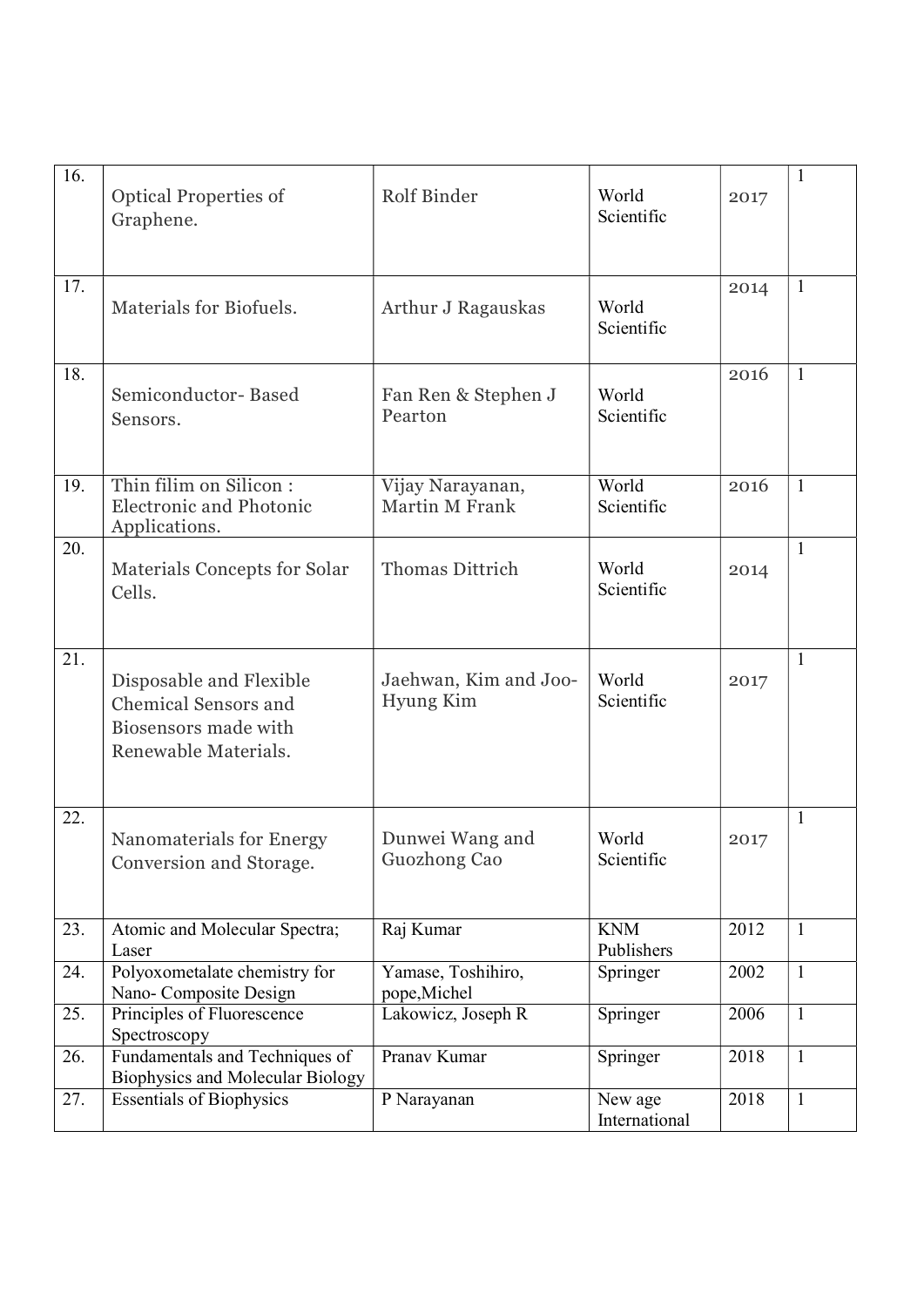|                   |                                       |                          | Publishers       |        |              |
|-------------------|---------------------------------------|--------------------------|------------------|--------|--------------|
| 28.               | A Textbook of Biophysics: For         | R N Roy                  | S Chand &        | 2018   | $\mathbf{1}$ |
|                   | Medical Science and Biological        |                          | Company          |        |              |
|                   | <b>Science Students</b>               |                          |                  |        |              |
| 29.               | Introductory Biophysics:              | James Claycomb           | S Chand &        | Latest | $\mathbf{1}$ |
|                   | Perspectives on the Living State      |                          | Company          |        |              |
| 30.               | BioPhysics- An Introduction           | Rodney Cotterill         | Wiley            | Latest | $\mathbf{1}$ |
| 31.               | Biophysics and                        | N Arumugam               | Springer         | Latest | 1            |
|                   | Bioinstrumentation                    |                          |                  |        |              |
| 32.               | Principles and techniques of          | N Arumugam               | Springer         | Latest | $\mathbf{1}$ |
|                   | biophysics                            |                          |                  |        |              |
| 33                | Methods in Modern Physics             | <b>Bengt Nolting</b>     | Springer         | latest | $\mathbf{1}$ |
| 34.               | <b>Introduction to Molecular</b>      | Jack A Tuszynski         | Springer         | 2018   | $\mathbf{1}$ |
|                   | Biophysics(Pure and Applied           |                          |                  |        |              |
|                   | Physics)                              |                          |                  |        |              |
| 35.               | Elementary Biophysics, 2E             | P K Srivastava           | Springer         | 2018   | $\mathbf{1}$ |
| $\overline{36}$ . | Biochemistry and Biophysics           | Randhawa & Christopher   | Springer         | 2018   | $\mathbf{1}$ |
| 37.               | <b>Crystal Growth for Beginners</b>   | Ivan V Markov            | Wiley            | 2018   | $\mathbf{1}$ |
|                   | Fundamentals of Nucleation,           |                          |                  |        |              |
|                   | Crystal Growth and Epitaxy ,3rd       |                          |                  |        |              |
|                   | ed.                                   |                          |                  |        |              |
| 38.               | Crystal Chemistry from basics to      | <b>Gerard Ferey</b>      |                  | 2018   | $\mathbf{1}$ |
|                   | <b>Tools for Materials Creation</b>   |                          |                  |        |              |
| 39.               | Introduction to Elasticity Theory     | Robert W Balluffi        | Cambridge        | 2016   | $\mathbf{1}$ |
|                   | for Crystal Defects $2nd$ edition     |                          |                  |        |              |
| 40.               | <b>Optical Properties of Graphene</b> | Rolf Binder              | Springer         | 2017   | $\mathbf{1}$ |
| 41.               | Handbook of carbon nano               | Francis D'Souza and Karl | <b>CRC</b> Press | 2015   | $\mathbf{1}$ |
|                   | materials9 in 2 volumes)              | M Kadish                 |                  |        |              |
|                   | Volume7: Synthetic                    |                          |                  |        |              |
|                   | Developments of Graphene and          |                          |                  |        |              |
|                   | Nanotubes Volume 8:                   |                          |                  |        |              |
|                   | Characterization, Conducting,         |                          |                  |        |              |
|                   | Polymer and sensor Applications       |                          |                  |        |              |
| 42.               | Materials for Biofuels                | Arthur J Biofuels        | Cambridge        | 2014   | $\mathbf{1}$ |
| 43.               | Thin Film on silicon Electronic       | Vijay Narayanan and      |                  | 2016   | $\mathbf{1}$ |
|                   | and Photonic Applications             | Martin M Frank           |                  |        |              |
| 44.               | Materials Concepts for Solar Cells    | <b>Thomas Dittrich</b>   |                  | 2014   | 1            |
| 45.               | Disposable and Flexible Chemical      | Jaehwan Kim, Joo- Hyung  | Pan Stanford     | 2017   | $\mathbf{1}$ |
|                   | Sensors and Biosensors Made with      | Kim & Bong Sup Shim      |                  |        |              |
|                   | Renewable Materials                   |                          |                  |        |              |
| 46.               | Nanomaterials for Energy              | Dunwei Wang &            | Pan Stanford     | 2017   | 1            |
|                   | Conversion and Storage                | Guozhong Cao             |                  |        |              |
| 47.               | A Dressing Method in                  | Doktorow                 | Springer         | 2018   | $\mathbf{1}$ |
|                   | Mathematical Physics. Vol.28          |                          |                  |        |              |
| 48.               | A Moderate Aproach to Quantum         | Townsend                 |                  | 2018   | $\mathbf{1}$ |
|                   | Mechanics                             |                          |                  |        |              |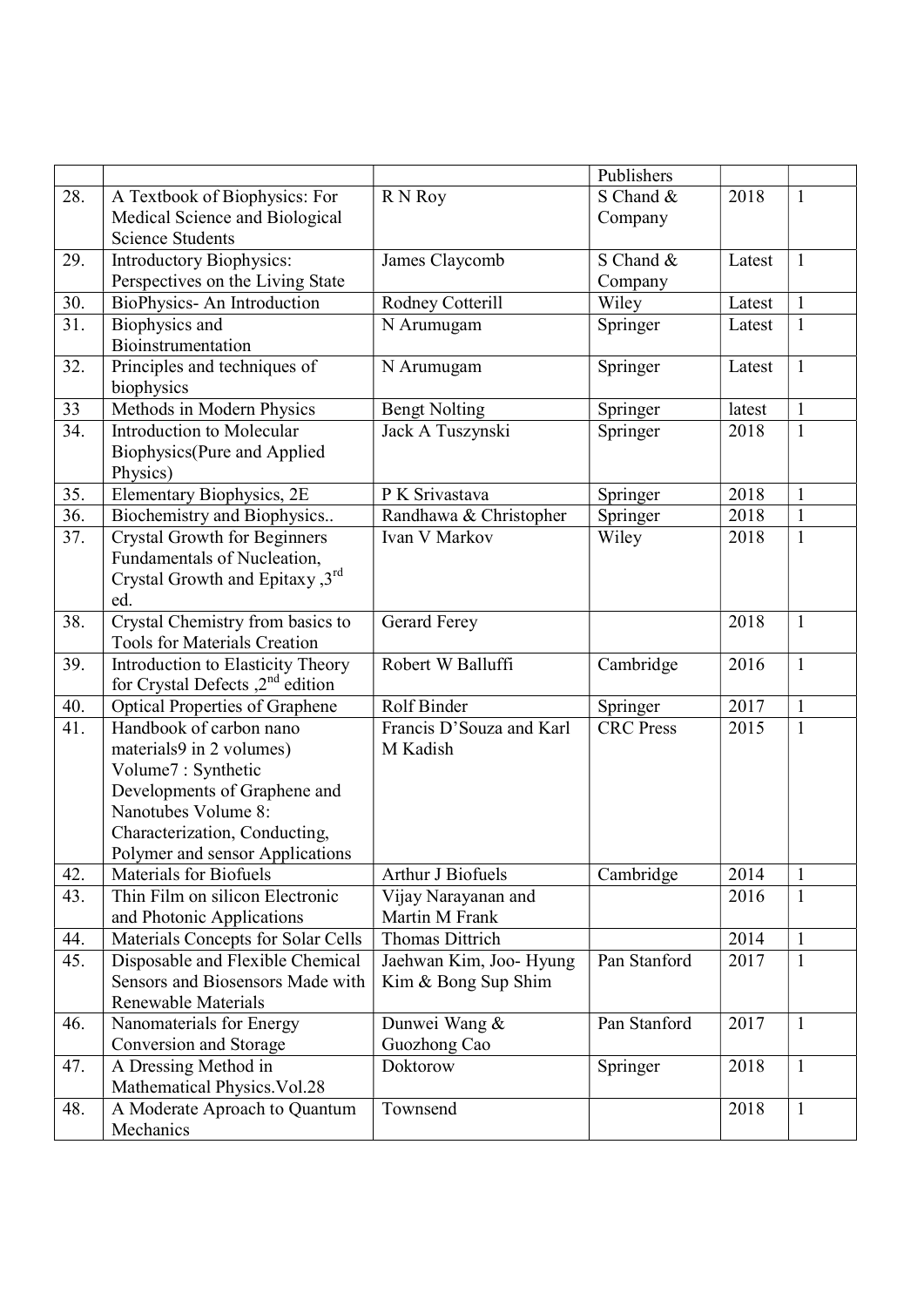| 49. | Applied Electromagnetism and<br>materials                                           | Molton       | Springer          | latest            | $\mathbf{1}$ |
|-----|-------------------------------------------------------------------------------------|--------------|-------------------|-------------------|--------------|
| 50. | Applied Quantum Cryptography                                                        | Kollmitzer   | Springer          | 2015              | $\mathbf{1}$ |
| 51. | <b>Environmental Physics</b>                                                        | Smith        | Springer          | 2018              | $\mathbf{1}$ |
| 52. | Foundations in Applied Nuclear<br><b>Engineering Analysis HB</b>                    | Sjoden       | Springer          | 2018              | $\mathbf{1}$ |
| 53. | Handbook on the Physics and<br>Chemistry of Rare Earths Vol.36                      | Gscheidner   | Pan stanford      | 2018              | $\mathbf{1}$ |
| 54. | Integrated Optics Theory and<br>Technology                                          | Hunsperger   | Springer          | 2015              | $\mathbf{1}$ |
| 55. | Introduction to Molecular<br><b>Biophysics</b>                                      | Tuzynski     | <b>CRC</b> Press  | 2015              | $\mathbf{1}$ |
| 56. | Introduction to Nuclear<br>Engineering 3 ed.                                        | Lamarsh      | Springer          | 2016              | $\mathbf{1}$ |
| 57. | Fundamentals of Polymer Physics<br>and Molecular Biophysics                         | Bohidar      | Cambridge         | Latest<br>edition | $\mathbf{1}$ |
| 58. | High Energy Density Laboratory<br>Astrophysics                                      | Kyrala       | Springer          | 2017              | $\mathbf{1}$ |
| 59. | <b>Light Scattering and Nanoscale</b><br><b>Surface Roughness</b>                   | Maradudin    | Springer          | Latest            | $\mathbf{1}$ |
| 60. | Linear Ray and wave optics in<br>Phase Space                                        | Torre        | Elsevier          | Latest            | $\mathbf{1}$ |
| 61  | Magnetism Structure and in<br>functional Materials                                  | Planes       | Springer          | Latest            | $\mathbf{1}$ |
| 62. | Advances in Nanoscale<br>Magnetism                                                  | Aktas        | Springer          | 2017              | $\mathbf{1}$ |
| 63. | Optical Response of<br>Nanostructures                                               | Cho          | Springer          | 2018              | $\mathbf{1}$ |
| 64. | <b>Electronic Quantum Transporting</b><br>in Mesoscopic semiconductor<br>structures | <b>IHN</b>   | Springer          | 2015              | $\mathbf{1}$ |
| 65  | Nanostructures Fabrication and<br>Analysis                                          | Nejo         | Springer          | 2015              | $\mathbf{1}$ |
| 66  | Time in Quantum Mechanics Vol                                                       | Muga         | Springer          | 2017              | $\mathbf{1}$ |
| 67  | Progresses in Nanophotonics                                                         | Ohtsu        | Springer          | 2018              | $\mathbf{1}$ |
| 68  | The Optics Encyclopedia 5<br>Volume Set                                             | <b>Brown</b> | Wiley             | 2018              | 1            |
| 69  | Hand Book of Thin Film Materials                                                    | Nalwa        | Academic<br>Press | 2015              | $\mathbf{1}$ |
| 70  | <b>Electronic and Optical Properties</b><br>of Conjugated Polymers                  | Barford      | Oxford            | 2018              | $\mathbf{1}$ |
| 71  | Quantum Imaging                                                                     | Kolobov      | Springer          | 2018              | $\mathbf{1}$ |
| 72  | Hand Book of Molecular Force<br>Spectroscopy                                        | Noy          | Springer          | 2017              | 1            |
| 73  | Modern Physics: The Quatum                                                          | Sproull      | Dover             | Latest            | $\mathbf{1}$ |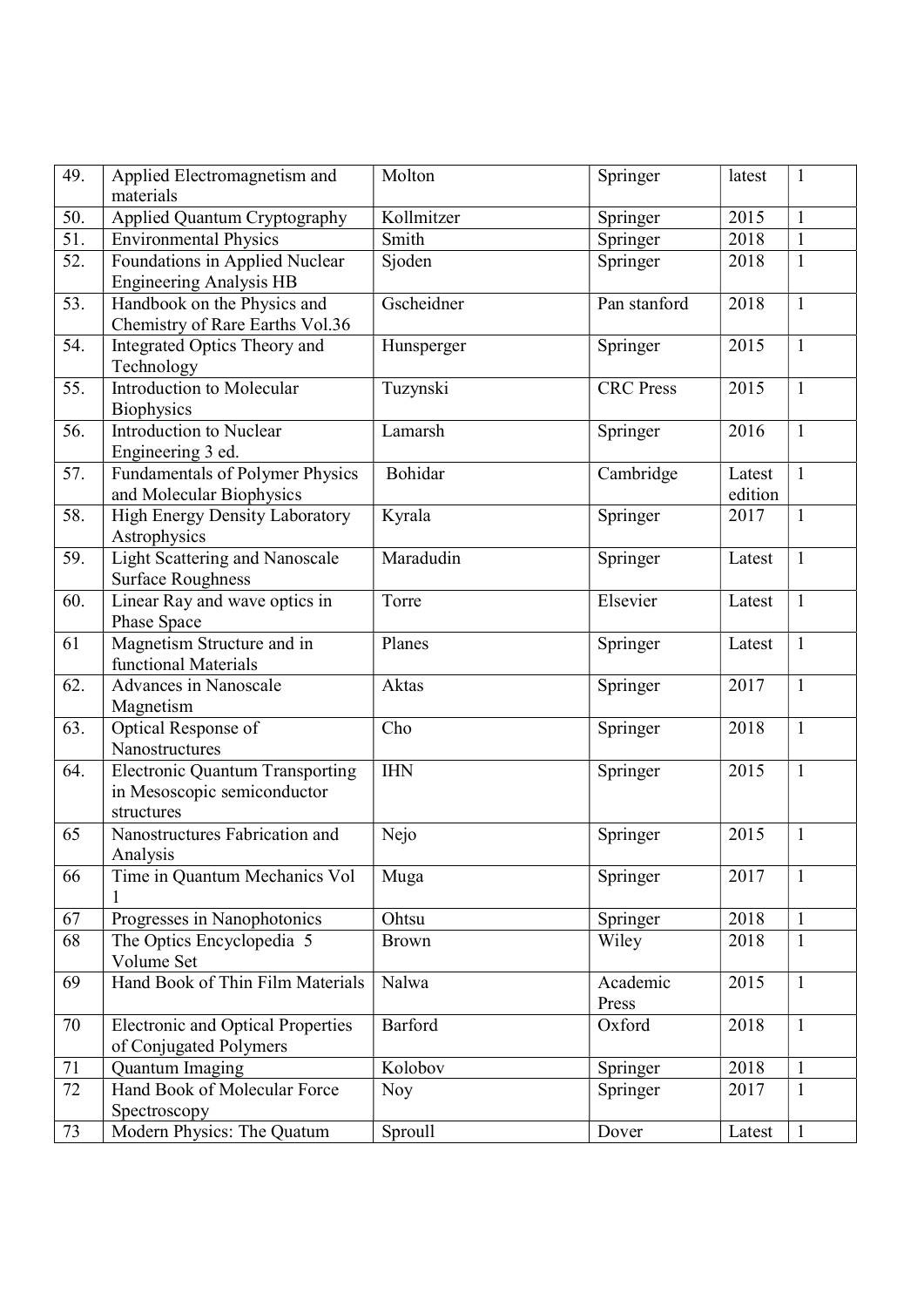|     | Physics of Atoms solids and<br>Nuclei 3ED                                  |                                                                  |                           |        |              |
|-----|----------------------------------------------------------------------------|------------------------------------------------------------------|---------------------------|--------|--------------|
| 74  | Fluorescence Microscopy                                                    | Kubitscheeck                                                     | Wiley VCH                 | latest | $\mathbf{1}$ |
| 75  | Introduction to the Quatum<br>Theory                                       | Park                                                             | Dover                     | latest | $\mathbf{1}$ |
| 76  | Nanoscale semiconductor<br>Memories Technology and<br>Application          | Kurinec                                                          | <b>CRC</b> Press          | latest | $\mathbf{1}$ |
| 77. | Quantum Optics                                                             | Garrison                                                         | Oxford                    | 2018   | $\mathbf{1}$ |
| 78. | <b>Quantum Mechanics</b>                                                   | Reed                                                             | Jone and Bily             | 2018   | $\mathbf{1}$ |
| 79. | Quantum Mechanics and Quantum<br>Field Theory a Mathematical<br>Primer     | Dimock                                                           | Cambridge                 | latest | $\mathbf{1}$ |
| 80  | Nanotechnology-vol.3;<br><b>Information Technology 1</b>                   | Waser                                                            | Wiley                     | 2018   | $\mathbf{1}$ |
| 81  | <b>Elementary Quantum Mechanics</b>                                        | Saxon                                                            | Dover                     | latest | $\mathbf{1}$ |
| 82  | Quantum Theory and<br>Measurement                                          | Wheeler                                                          | Princeton                 | latest | $\mathbf{1}$ |
| 83  | Nonlinear Dynamics                                                         | Kahn                                                             | Dover                     | latest | $\mathbf{1}$ |
| 84  | Fourier Optics an Introduction 2<br>ed                                     | Steward                                                          | Dover                     | latest | $\mathbf{1}$ |
| 85  | Electronic Structure and the<br>Properties of solids                       | Harrison                                                         | Dover                     | latest | $\mathbf{1}$ |
| 86  | Nanowire Transistors                                                       | Colinge                                                          | Cambridge                 | Latest | $\mathbf{1}$ |
| 87  | Light matter interaction                                                   | Weiner                                                           | Oxford                    | latest | $\mathbf{1}$ |
| 88  | Physics of Solitons                                                        | Dauxois                                                          | Cambridge                 | latest | $\mathbf{1}$ |
| 89  | Relativistic Quantum Mechanics:<br>Theoretical and mathematical<br>Physics | Wachter                                                          | Springer                  | latest | $\mathbf{1}$ |
| 90  | <b>Quantum Nonlinear Optics</b>                                            | Hanamura                                                         | Springer                  | ,,     | $\mathbf{1}$ |
| 91  | Physics, Chemistry and<br>application of Nanostructures                    | Borisenko, Filonov,<br>Gaponenko, Gurin                          |                           | latest | $\mathbf{1}$ |
| 92  | Nanoscience and Nanoengineering   Kelkar, Herr                             |                                                                  | Springer                  | ,,     | $\mathbf{1}$ |
| 93  | Plasmonic Nanoelectronics and<br>Sensing                                   | Li and CHU                                                       | Cambridge                 | latest | $\mathbf{1}$ |
| 94  | Nanoscience and Nanotechnology                                             | VS Muralidharan                                                  | Ab Ane Books<br>Pvt. Ltd. | latest | $\mathbf{1}$ |
| 95  | Inorganic Nanowires: Application,<br>Properties and Characterization       | M. Meyyappan and<br>Sunkara                                      | <b>CRC</b> Press          | latest | $\mathbf{1}$ |
| 96  | Nanochemistry: A Chemical<br>approach to Nanomaterials                     | Geoffrey A. Ozin, André C.<br>Arsenault, Ludovico<br>Cademartiri | <b>RSC Publishing</b>     | latest | $\mathbf{1}$ |
| 97  | Nano Hype                                                                  | Chandan N. Ghosh, David M.<br><b>Berube</b>                      | Manas<br>Publications     | 2008   | $\mathbf{1}$ |
| 98  | Nanomaterials Mechanics and<br>Mechanisms                                  | K.T. Ramesh                                                      | Springer                  | latest | $\mathbf{1}$ |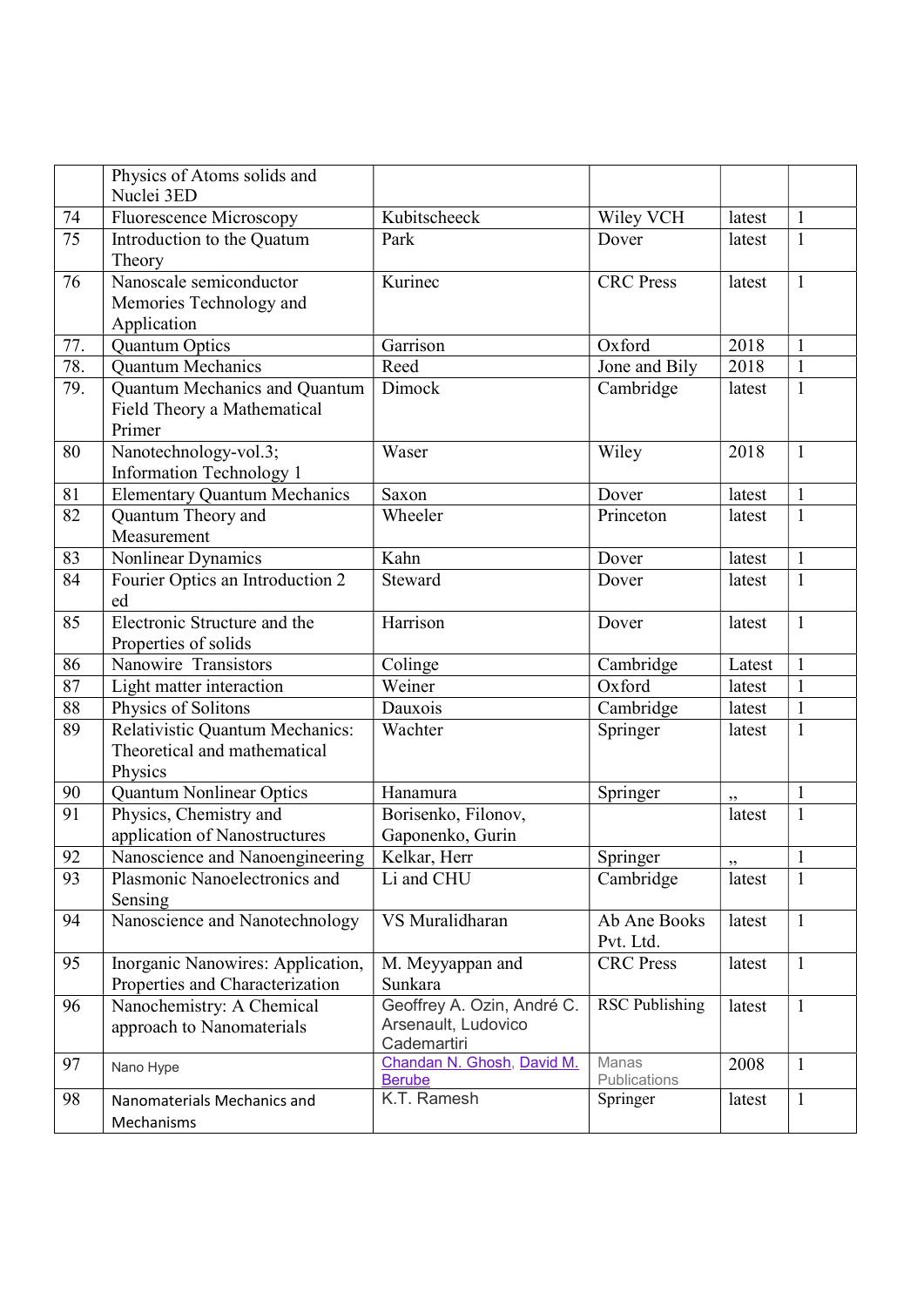| 99. | Introduction to Nanofiber Materials               | Frank K. Ko, Yuqin Wan                    | Cambridge                          | 2014   | 1              |
|-----|---------------------------------------------------|-------------------------------------------|------------------------------------|--------|----------------|
| 100 | Nanotechnology                                    | Gregory L. Timp                           | <b>AIP Press</b>                   | latest | $\mathbf{1}$   |
| 101 | <b>Introductory Nanoscience</b>                   | Masaru Kuno                               | Garland Science                    | 2012   | $\mathbf{1}$   |
| 102 | X Ray Radiation of Highly Charged Ions            | <b>Beyer</b>                              | Cambridge                          | latest | $\mathbf{1}$   |
| 103 | Wavelength Filters in Fibre Optics                | Venghaus                                  | Springer                           | latest | $\mathbf{1}$   |
| 104 | Mathematical methods for Physicists               | G B Arfken and H J Weber                  | Elsevier                           | 2012   | $\mathbf{1}$   |
| 105 | <b>Mathematical Physics</b>                       | H K Dass and R. Verma                     | S Chand & Co<br>Pvt. Ltd.          | 2014   | $\overline{2}$ |
| 106 | Matrices and Tensors in Physics                   | A W Joshi                                 | New Age<br>International<br>Pub.   | 2008   | $\overline{3}$ |
| 107 | <b>Classical Mechanics</b>                        | H. Goldstein and C Poolea<br>S Safko      | Pearson<br>Education Inc.          | 2011   | $\mathbf{1}$   |
| 108 | <b>Classical Mechanics</b>                        | <b>G</b> Aruldhas                         | Prentice Hall of<br>India Pvt.Ltd. | 2013   | $\mathbf{1}$   |
| 109 | Field and Wave Electromagnetics                   | David K Cheng                             | Adison-Wesley                      | 2014   | $\mathbf{1}$   |
| 110 | Introduction to Electrodynamics                   | David J Griffiths                         | Pearson<br>Education               | 2012   | $\overline{3}$ |
| 111 | Electromagnetics                                  | John D Krouse                             | McGraw Hill<br>International       | 2005   | $\mathbf{1}$   |
| 112 | <b>Classical Electrodynamics</b>                  | J D Jackson                               | John Wiley &<br>Sons               | 1998   | $\mathbf{1}$   |
| 113 | Fundamentals of special and General<br>Relativity | K D Krori                                 | PHI Learning<br>Pvt. Ltd.          | 2010   | $\mathbf{1}$   |
| 114 | <b>Integrated Electronics</b>                     | Millmann J and Halkias C<br>C             | Mc Graw Hill                       | 1991   | $\overline{3}$ |
| 115 | <b>Electronic Devices and Circuit Theory</b>      | Robert Boylestad and Luis<br>Nashelsky    | PHI Learning                       | 2012   | $\mathbf{1}$   |
| 116 | Op-amps and Linear Integrated Circuits            | Ramakant A Gayakwad                       | PHI Learning                       | 2006   | $\mathbf{1}$   |
| 117 | <b>Electronic Fundamentals and Applications</b>   | John D Ryder                              | PHI Learing                        | 1983   | $\mathbf{1}$   |
| 118 | Digital Principles and Applications               | Donald P Leach and Albert<br>Paul Malvino | Mc Graw Hill                       | 1994   | $\mathbf{1}$   |
| 119 | <b>Quantum Mechanics</b>                          | Leonard I Schiff                          | McGraw Hill                        | 2010   | $\mathbf{1}$   |
| 120 | Introduction to Quantum Mechanics                 | A Ghatak                                  | Macmillan                          | 1996   | $\mathbf{1}$   |
| 121 | A Text Book of quantum Mechanics                  | P M Mathews and K<br>Venkatesan           | <b>TMH</b>                         | 2010   | $\mathbf{1}$   |
| 122 | <b>Quantum Mechanics</b>                          | <b>G. ARULDHAS</b>                        | PHI Learning                       | 2011   | $\mathbf{1}$   |
| 123 | Introduction to Solid State Physics               | <b>Charles C Kittel</b>                   | Wiley Student                      | 2007   | $\mathbf{1}$   |
| 124 | Solid State Physics                               | M A Wahab                                 | Narosa<br>Publishing<br>House      | latest | $\mathbf{1}$   |
| 125 | Solid State Physics                               | N W Asheroft and N D<br>Merwin            | Thomson<br>Press(India) Ltd.       | 2003   | $\mathbf{1}$   |
| 126 | <b>Elementary Solid State Physics</b>             | M. Ali Omar                               | Pearson                            | 1999   | $\overline{3}$ |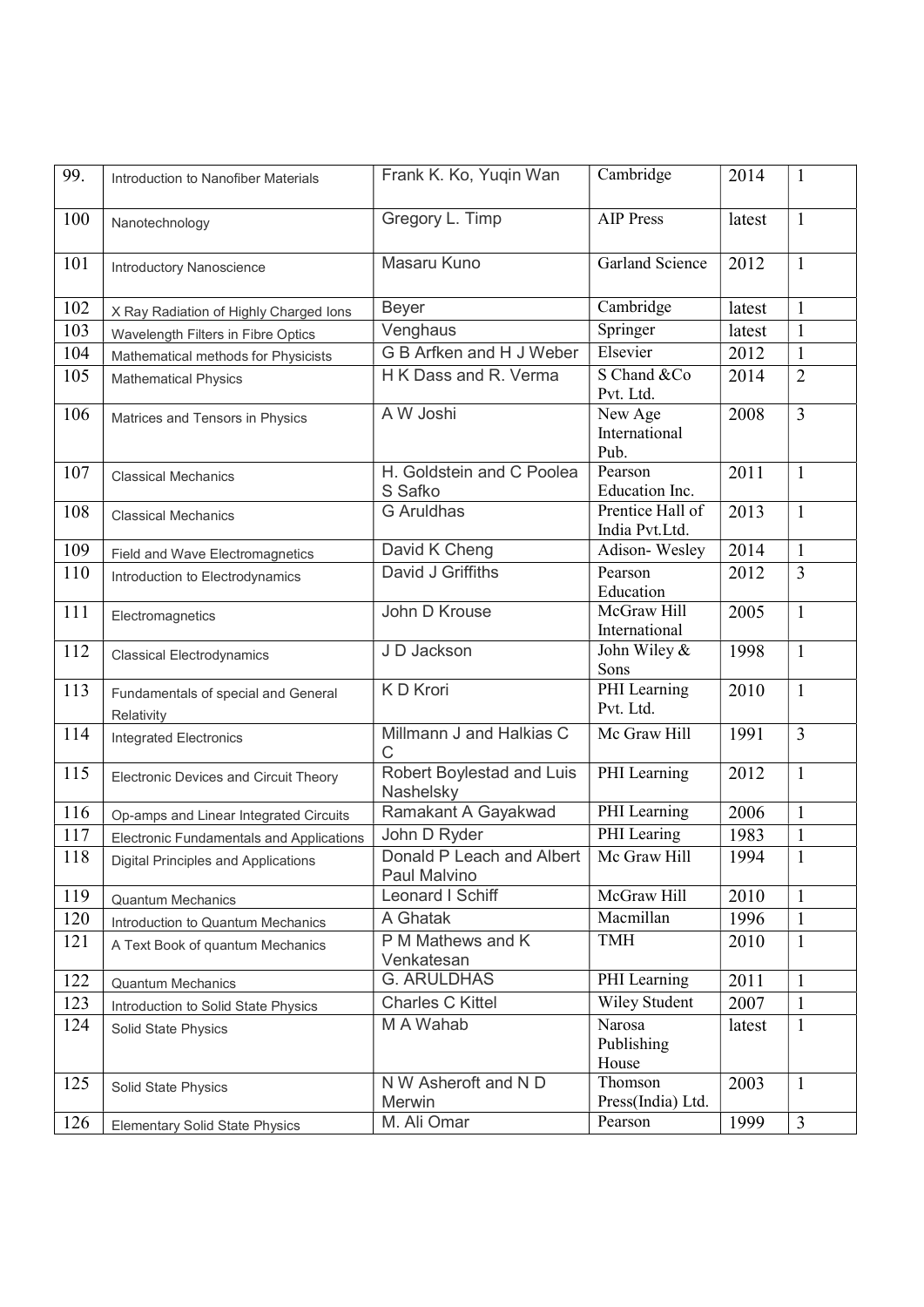|     |                                          |                                 | Education Inc.            |        |              |
|-----|------------------------------------------|---------------------------------|---------------------------|--------|--------------|
| 127 | Solid State Physics                      | S O Pillai                      | New Age                   | 1999   | 3            |
|     |                                          |                                 | International             |        |              |
|     |                                          |                                 | Pvt. Ltd.                 |        |              |
| 128 | Chemical Applications of Group Theory    | <b>F Albert Cotton</b>          | Wiley                     | 1990   | $\mathbf{1}$ |
|     |                                          |                                 | Interscience              |        |              |
| 129 | Fundamentals of Molecular Spectroscopy   | Colin n Banwell and Elaine      | Tata McGraw               | 2001   | $\mathbf{1}$ |
|     |                                          | M Mac Coah                      | Hill, New Delhi           |        |              |
| 130 | Spectroscopy Vol.1                       | <b>B Straughen and S Walker</b> | Chapman and               | 1976   | $\mathbf{1}$ |
|     |                                          | H E White                       | Hall Ltd.<br>Mc Graw Hill |        |              |
| 131 | Introduction to Atomic Spectroscopy      |                                 |                           | 1934or | $\mathbf{1}$ |
|     |                                          |                                 | Inc,                      | latest |              |
| 132 | Nanomaterials: An Intorduction to        | Dieter Vollath                  | Wiley VCH                 | 2006   | $\mathbf{1}$ |
|     | Synthesis, Properties and Applications,  |                                 |                           |        |              |
|     | ed.2                                     |                                 |                           |        |              |
| 133 | Mathematical Methods For Physicists: a   | Arfken, Weber and Harris        | Elsevier                  | 2012   | $\mathbf{1}$ |
|     | Comparative guide                        |                                 |                           |        |              |
| 134 | Nanomaterials: Synthesis, Properties and | A S Edelstein and R C           | <b>CRC</b> Press          | 1998   | $\mathbf{1}$ |
|     | Applications                             | Cammaratra                      |                           |        |              |
| 135 | Semiconductor and Metal Nanocrystals-    | V I Klimov (Ed)                 | Marcel                    | 2004   | $\mathbf{1}$ |
|     | Synthesis and Electronic and Optical     |                                 | Dekker, Inc.              |        |              |
|     | Properties                               |                                 |                           |        |              |
| 136 |                                          | Kenneth j Klabunde(Ed.)         | John Wiley &              | 2001   | $\mathbf{1}$ |
|     | Nanoscale Materials in Chemistry         |                                 | Sons                      |        |              |
| 137 | Handbook of Nano-Cellulose and           | Hanieh Kargarzadeh,             | <b>Wiley VCH</b>          | latest | $\mathbf{1}$ |
|     | Cellulose Nanocomposites Vol.1           | Ishak Ahmad, Sabu               |                           |        |              |
|     |                                          | <b>Thomasand Alain</b>          |                           |        |              |
|     |                                          | <b>Dufresne</b>                 |                           |        |              |
| 138 | Handbook of Nano-Cellulose and           | Hanieh Kargarzadeh,             | <b>Wiley VCH</b>          | latest | $\mathbf{1}$ |
|     | Cellulose Nanocomposites Vol.2           | Ishak Ahmad, Sabu               |                           |        |              |
|     |                                          | <b>Thomasand Alain</b>          |                           |        |              |
|     |                                          | <b>Dufresne</b>                 |                           |        |              |
| 139 | Mathematical methods for physics and     | K F Riley, M P Hobson, S        | Cambridge                 | 2017   | $\mathbf{1}$ |
|     | Engineering                              | J Bence                         | University                |        |              |
| 140 |                                          | S C Tjong                       | Press<br><b>Elsevier</b>  | 2006   | $\mathbf{1}$ |
|     | Semiconductor Nanomaterials- Their       |                                 |                           |        |              |
|     | Synthesis, Structure, Property           |                                 |                           |        |              |
|     | Relationships and Applications           |                                 |                           |        |              |
| 141 | Nanofabrication- Fundamentals and        | Amphere A Tseng                 | <b>World Scientific</b>   | 2008   | $\mathbf{1}$ |
|     | Application                              |                                 |                           |        |              |
| 142 | Introduction to Nanomaterials and        | <b>Omar Manasresh</b>           | John Wiley and            | 2012   | $\mathbf{1}$ |
|     | Devices                                  |                                 | Sons                      |        |              |
| 143 | Nanoparticles from Theory to Application | <b>Gunter Schmid</b>            | <b>Wiley VCH</b>          | 2004   | $\mathbf{1}$ |
| 144 | Optical Properties of semiconductor      | S V Gaponenko                   | Cambridge                 | 1998   | $\mathbf{1}$ |
|     | Nanocrystals                             |                                 | <b>University</b>         |        |              |
|     |                                          |                                 | Press                     |        |              |
| 145 | Nanoelectronic Devices                   | Byung- Gook Park and            | Pan Stanford              | 2012   |              |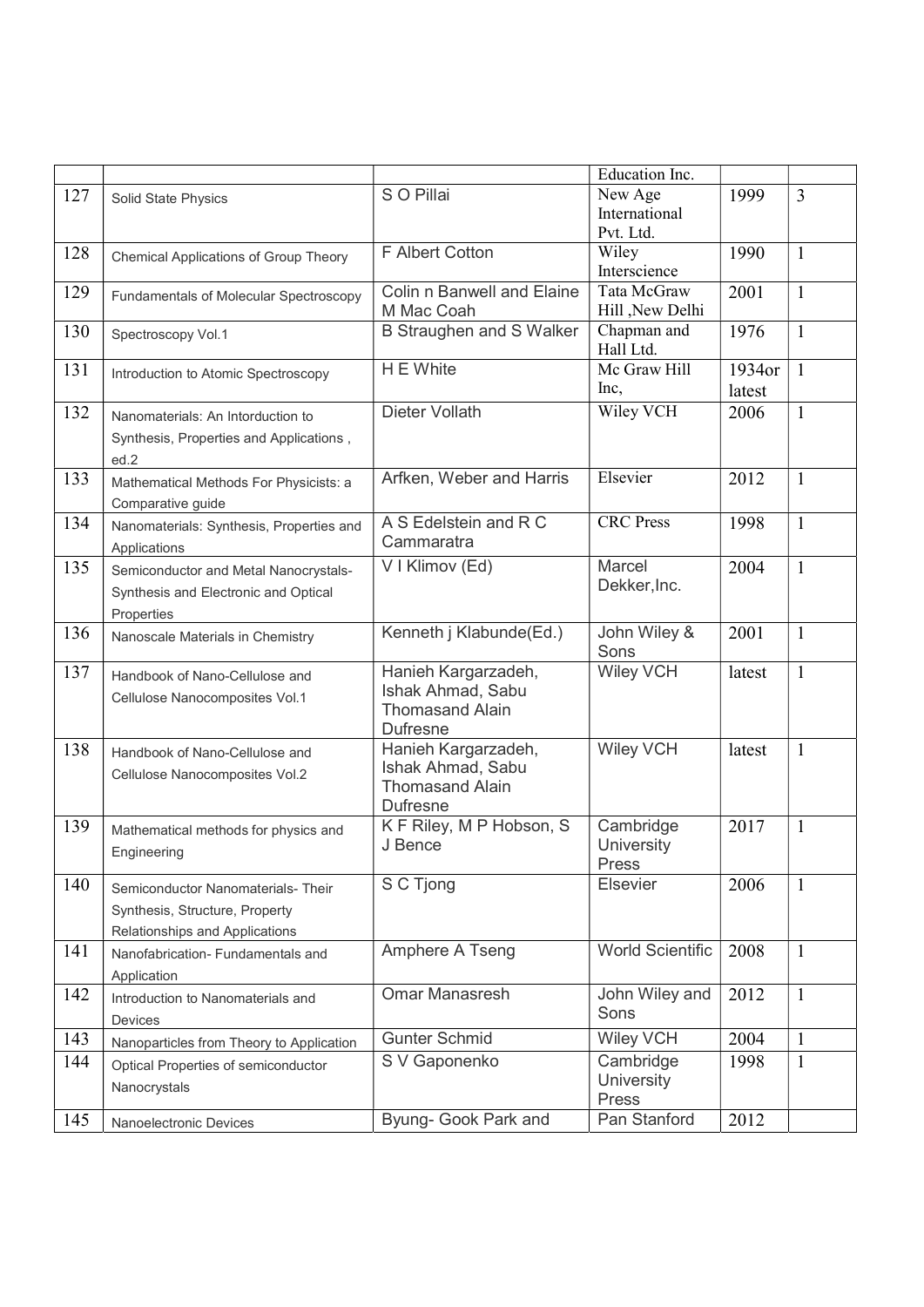|     |                                                                                                                                      | Sung Woo Hwang and<br>Young June Park                                  | Publishing                 |                          | $\mathbf{1}$   |
|-----|--------------------------------------------------------------------------------------------------------------------------------------|------------------------------------------------------------------------|----------------------------|--------------------------|----------------|
| 146 | Nanoscale Materials in chemistry                                                                                                     | John wiley and Sons                                                    | Kenneth J<br>Klabunde      | 2001                     | $\mathbf{1}$   |
| 147 | Introduction to Mathematical Physics                                                                                                 | Michael T Vaargho                                                      | <b>Wiley VCH</b>           | 2007                     | $\overline{2}$ |
| 148 | <b>Mathematical Physics</b>                                                                                                          | H K Dass & Dr. Rama<br>Verma                                           | S chand                    | 2008                     | $\overline{2}$ |
| 149 | Nanophotonics                                                                                                                        | Paras N Prasad                                                         | Wiley<br>Interscience      | 2004                     | $\mathbf{1}$   |
| 150 | Nanoelectronics and Naosystems: From<br>Transistors to Molecular and Quantum<br>Devices                                              | K Goser, P. Glosekotter, J<br><b>Dienstuhl</b>                         | Springer                   | 2004                     | $\mathbf{1}$   |
| 151 | Electronic devices and circuits                                                                                                      | J B Gupta                                                              | S K Kataria &<br>Sons      | 2012                     | $\overline{2}$ |
| 152 | <b>Nanoelectronc Devices</b>                                                                                                         | Byung- Gook Park, Sung<br>Woo Hwang, Young June<br>Park                | Pan Stanford<br>Publishing | 2012                     | $\mathbf{1}$   |
| 153 | Nanotechnology for Microelectronics and<br>Optoelectronics                                                                           | J M Martinez- Duart and R<br>J Martina-Palma, F Agullo-<br>Rueda       | Elsevier                   | 2006                     | $\mathbf{1}$   |
| 154 | Nanoparticles- From Theory to<br>Application                                                                                         | <b>Gunter Schmid</b>                                                   | <b>Wiley VCH</b>           | 2004                     | $\mathbf{1}$   |
| 155 | Nanoelectronics and Information<br>Technology- Advanced Electronic<br>Materials and Novel Devices (2 <sup>nd</sup><br>Corrected Ed.) | <b>Rainer Waser</b>                                                    | <b>Wiley VCH</b>           | 2005                     | $\mathbf{1}$   |
| 156 | The Physics of Carbon Nanotube Devices                                                                                               | <b>Francois Leonard</b>                                                | Elsevier                   | First<br>Indian<br>Print | 2013           |
| 157 | <b>Emerging Nanoelectronic Devices</b>                                                                                               | An Chen, James Hutchby,<br>Victor Zhirnov, George<br><b>Bourianoff</b> | Wiley                      | 2015                     | $\mathbf{1}$   |
| 158 | Nanomagnetism and Spintroince                                                                                                        | Teruya Shinjo                                                          | Elsevier                   | 2009                     | $\mathbf{1}$   |
| 159 | Mesoscopic Electronics in Solid State<br>Nanostructures, 2 <sup>nd</sup> ed.                                                         | <b>Thomas Heinzel</b>                                                  | <b>Wiley VCH</b>           | 2007                     | $\mathbf{1}$   |
| 160 | Spintronic Materials and Technology                                                                                                  | Y B Xu and S m<br>Thompson(Eds.)                                       | Taylor &<br>Francis        | 2007                     | $\mathbf{1}$   |
| 161 | Materials Characterization Techniques                                                                                                | S Zhang, Lin Li, A Kumar                                               | <b>CRC</b> Press           | 2008                     | $\mathbf{1}$   |
| 162 | Materials Characterization: Introduction to<br>Microscopic and Spectroscopic Methods                                                 | Y Leng                                                                 | John Wiley &<br>Sons       | 2008                     | $\mathbf{1}$   |
| 163 | <b>Instrumental Analysis</b>                                                                                                         | D A Skoog, F J Holler, S R<br>Crouch                                   | Cengage<br>Learning        | 2007                     | $\mathbf{1}$   |
| 164 | Thermal Methods of Analysis                                                                                                          | W W Wendlandt                                                          | John Wiley                 | 1974                     | $\mathbf{1}$   |
| 165 | <b>Transmission Electron Microscopy</b>                                                                                              | D B Williams and C B<br>Carter                                         | Springer                   | 1996                     | $\mathbf{1}$   |
| 166 | Mathematical methods in the physical                                                                                                 | Mary L Boas                                                            | wiley                      | 2005                     | $\overline{2}$ |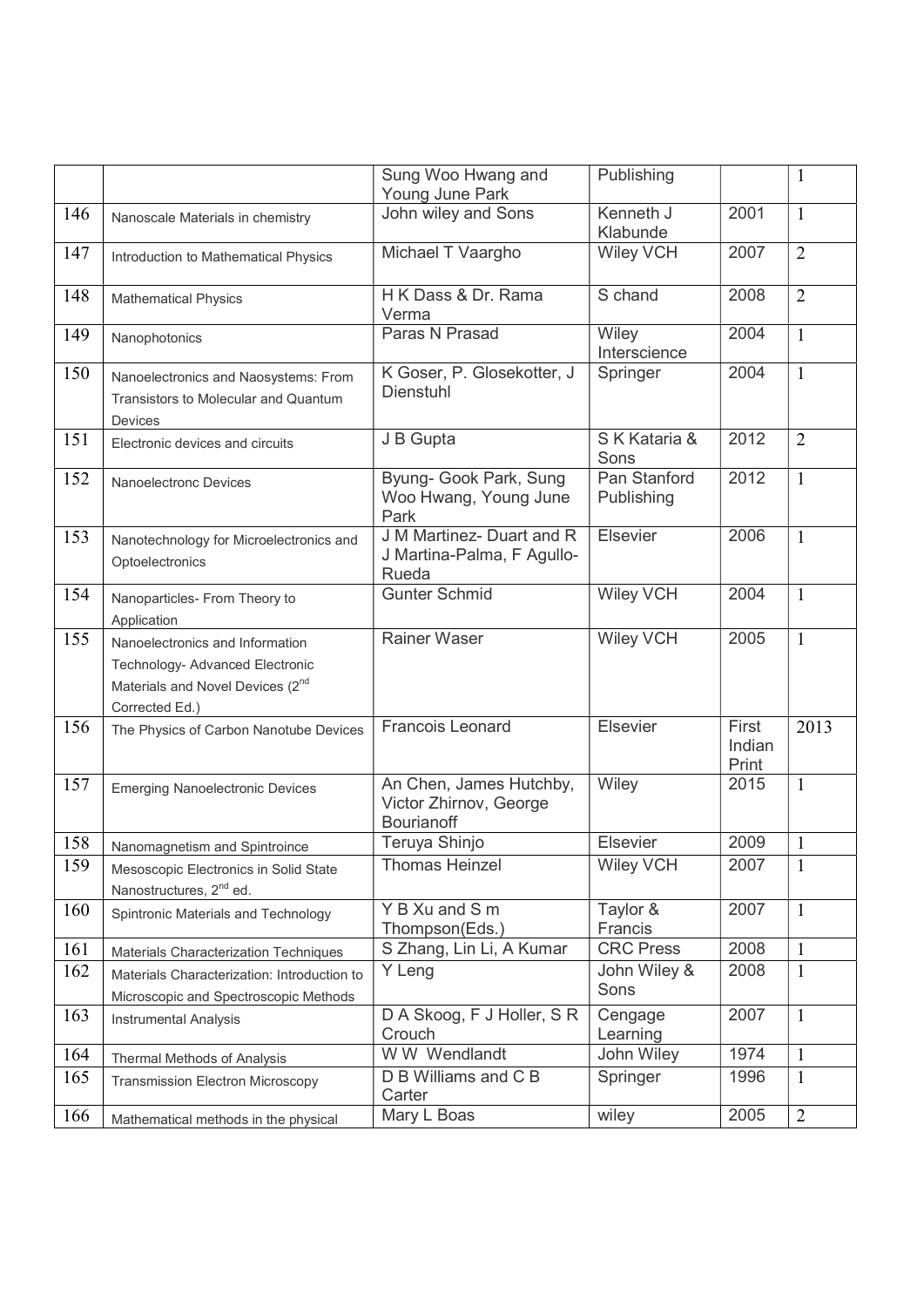|     | Sciences                                                                                                               |                                       |                                                          |      |                |
|-----|------------------------------------------------------------------------------------------------------------------------|---------------------------------------|----------------------------------------------------------|------|----------------|
| 167 | Numerical Methods for Engineers                                                                                        | D V Griffiths and I M Smith           | Oxford<br>University<br>Press                            | 1993 | $\mathbf{1}$   |
| 168 | <b>Elementary Numerical analysis</b>                                                                                   | Samuel D Conte and Carl<br>de Boor    | Mc Graw Hill<br>International                            |      | $\mathbf{1}$   |
| 169 | <b>Numerical Algorithms</b>                                                                                            | E V Krishnamoorthy and S<br>K Sen     | <b>Affiliated East</b><br><b>West Press</b><br>Pvt. Ltd. | 1986 | $\mathbf{1}$   |
| 170 | <b>Statistical Mechanics</b>                                                                                           | Satyaprakash                          | Kedarnath<br>Ram Nath<br><b>Publishers</b>               | 2009 | 1              |
| 171 | Mathematical Techniques: An Introduction<br>to the Engineering Physical and<br><b>Mathematical Science</b>             | Dominic Jorden, Peter<br><b>Smith</b> | Oxford<br>University<br><b>Press</b>                     | 2008 | $\mathbf{1}$   |
| 172 | Introduction to Quantum Mechanics                                                                                      | A Ghatak                              | Macmillian                                               | 1996 | $\mathbf{1}$   |
| 173 | A Text book of Quantum Mechanics                                                                                       | P M Mathews and K<br>Venkatesan       | <b>TMH</b>                                               | 2010 | $\mathbf{1}$   |
| 174 | Nanophysics of Solar and Renewable<br>Energy                                                                           | <b>Edward L Wolf</b>                  | Wiley- VCH                                               | 2012 | $\mathbf{1}$   |
| 175 | Physics of Solar Cells: From Basic<br>Principles to Advanced Concepts(2 <sup>nd</sup><br>updated and expanded edition) | Peter Wurfel                          | Wiley- VCH                                               | 2009 | $\mathbf{1}$   |
| 176 | Thin Film Solar Cells: Next Generation<br>photovoltaics and its Applications                                           | Hamakawa Y                            | Springer                                                 | 2004 | $\mathbf{1}$   |
| 177 | Dye- sensitized Solar Cells                                                                                            | K Kalyanasundaram                     | <b>EPFL</b><br>Press(CRC<br>Press)                       | 2010 | $\mathbf{1}$   |
| 178 | Sustainable Preparation of Metal<br>Nanoparticles: Methods and Applications                                            | Rafael Luque, Rajender S<br>varma     | <b>RSC</b><br>Publishing                                 | 2013 |                |
| 179 | Nanostructured Materials                                                                                               | <b>Gerhard Wilde</b>                  | Elsevier                                                 | 2009 | $\mathbf{1}$   |
| 180 | Nanotechnology in Advanced<br><b>Electrochemical Power Sources</b>                                                     | SRS Prabaharan and M S<br>Michael     | Pan Stanford<br>Publishing                               | 2015 | $\mathbf{1}$   |
| 181 | <b>Fundamentals of Mathematical Physics</b>                                                                            | Nag                                   | Mc Graw Hill<br>Education                                | 2017 | $\overline{2}$ |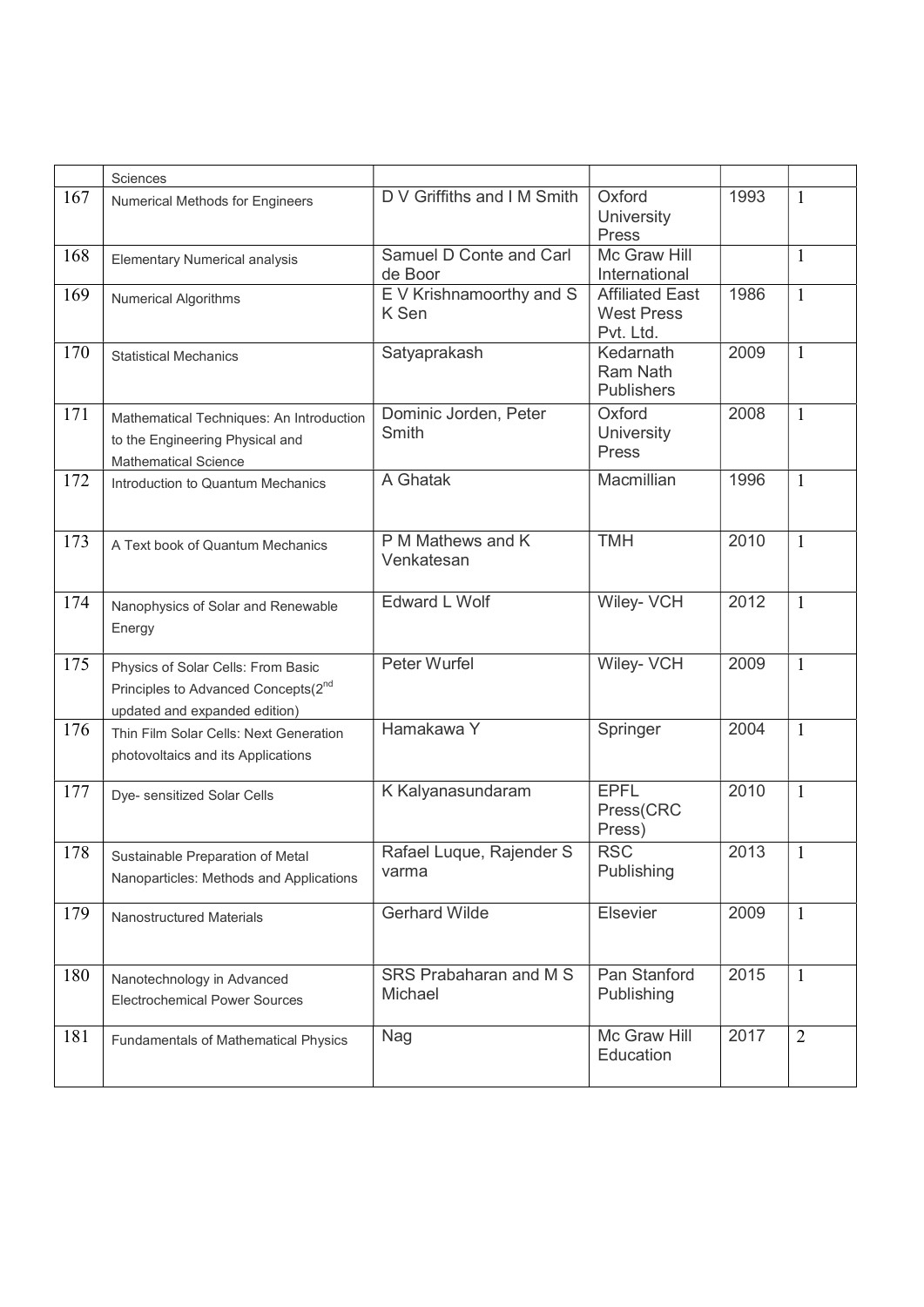| 182 | Nanotechnology for Energy Challenge                                                      | J G Martinez                                  | <b>Wiley VCH</b>                                | 2010   | $\mathbf{1}$   |
|-----|------------------------------------------------------------------------------------------|-----------------------------------------------|-------------------------------------------------|--------|----------------|
| 183 | Nanoscale Technology in Biological<br>Systems                                            | Ralph S Greco, Fritz B<br>Prinz, R Lane Smith | <b>CRC Press</b>                                | 2005   | $\mathbf{1}$   |
| 184 | Nanomaterials for Medical Diagnosis and<br>Therapy                                       | Chella Kumar                                  | <b>Wiley VCH</b>                                | 2007   | $\mathbf{1}$   |
| 185 | Understanding Nanomeducine: and<br>introductory text book                                | Rob Burgess                                   | Pan Stanford<br>Publishing                      | 2012   | $\mathbf{1}$   |
| 186 | <b>Quantum Field Theory</b>                                                              | Mark Srednicki                                | Cambridge<br><b>University</b><br>Press         | 2007   | $\overline{2}$ |
| 187 | Semiconductor Opto electronic Devices                                                    | Pallabh Bhattacharya                          | PHI                                             | latest | $\mathbf{1}$   |
| 188 | Molecular Electronics- From Principles to<br>Practice                                    | Michael C Petty                               | Wiley                                           | 2007   | $\mathbf{1}$   |
| 189 | Nanophotonics and Nanofabrication                                                        | Motoichi Ohtsu                                | <b>Wiley VCH</b>                                | 2009   | $\mathbf{1}$   |
| 190 | Nanooptoelectronic Sensors and Devices-<br>Nanophotonics from Design to<br>Manufacturing | Ning Xi, King Wai Chiu Lai                    | Elsevier                                        | 2012   | $\mathbf{1}$   |
| 191 | Modern Sp[ectroscopy                                                                     | J Michael Hollas                              | Wiley                                           | 2017   | $\mathbf{1}$   |
| 192 | <b>Quantum Physics</b>                                                                   | H C Verma                                     | wiley                                           | 2012   | $\mathbf{1}$   |
| 193 | <b>Classical Mechanics</b>                                                               | H C Verma                                     | wiley                                           | 2012   | $\mathbf{1}$   |
| 194 | <b>Quantum Mechanics</b>                                                                 | $\overline{V}$ K Thankappan                   | New Age<br>International<br>$(P)$ Ltd.          | 2015   | $\mathbf{1}$   |
| 195 | <b>Quantum Mechanics</b>                                                                 | V K Thankappan                                | <b>New</b><br><b>ACADEMIC</b><br><b>sCIENCE</b> | 2014   | $\overline{2}$ |
| 196 | Quantum Field Theory and the standard<br>Model                                           | Mathew D Schwartz                             | Cambridge<br><b>University</b><br>Press         | 2013   | $\overline{2}$ |
| 197 | A Text book of Quantum Mechanics                                                         | P M Mathews, K<br>Venkatesan                  | Mc Graw Hill<br>Education                       | 2017   | $\mathbf{1}$   |
| 198 | Introduction to solid state physics                                                      | <b>Charles Kittel</b>                         | wiley                                           | 2012   | $\mathbf{1}$   |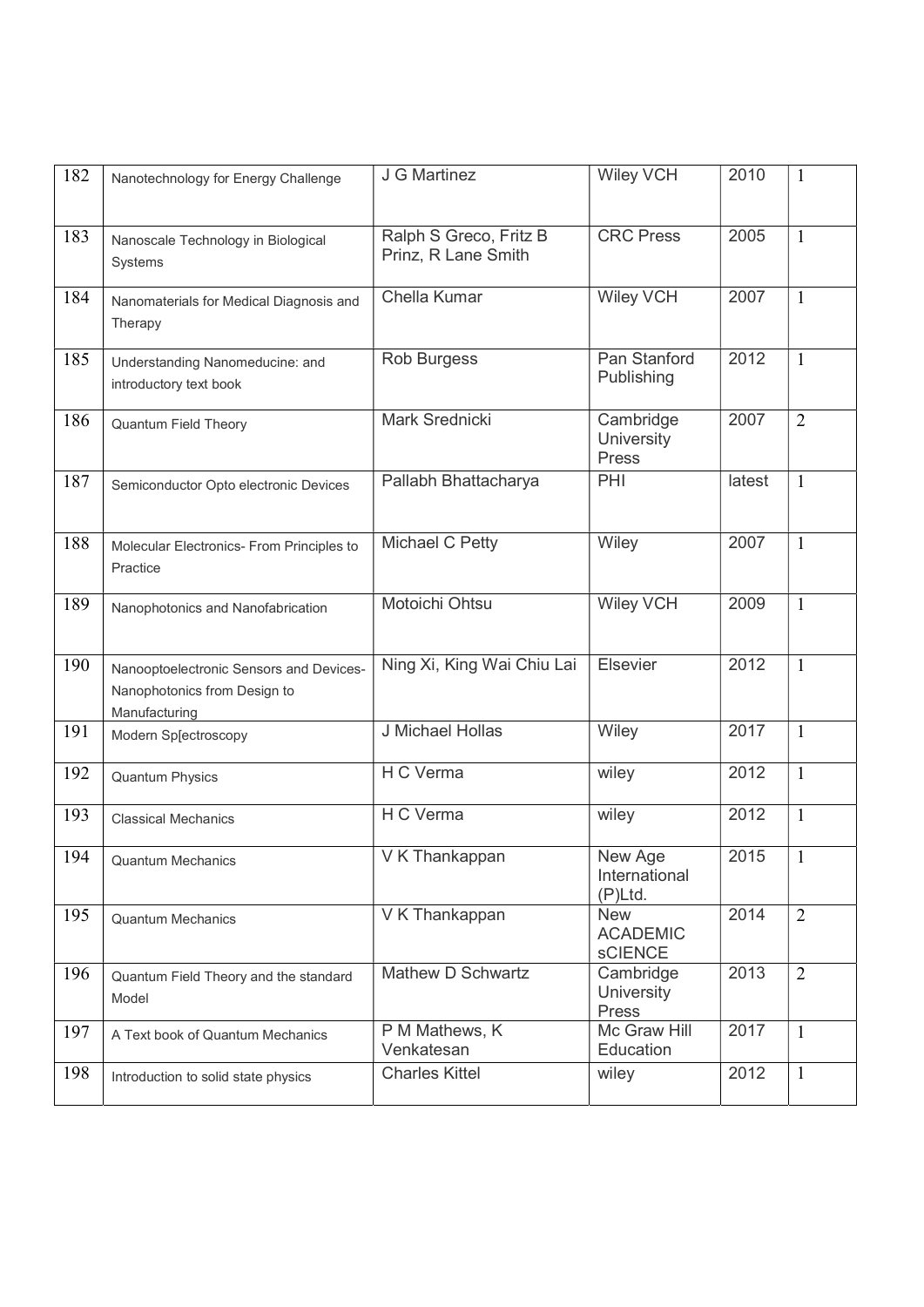| 199 | Fundamentals of statistical and thermal<br>physics                                   | R Reif                                         | Sarat Book<br><b>Distributors</b>       | 2010   | $\mathbf{1}$   |
|-----|--------------------------------------------------------------------------------------|------------------------------------------------|-----------------------------------------|--------|----------------|
| 200 | Thermal Physics: with kinetic theory,<br>Thermodynamics and statistical<br>Mechanics | S C Garg, B M Bansal, C<br>K Ghosh             | Mc Graw Hill                            | 2017   | $\mathbf{1}$   |
| 201 | Optics, 6edi                                                                         | Ajoy Ghatak                                    | Mc Graw Hill<br>Edn.                    | 2017   | $\mathbf{1}$   |
| 202 | Principles of Quantum Mechanics                                                      | R Shankar                                      | <b>Plenum Press</b>                     | 2011   | $\overline{2}$ |
| 203 | <b>Quantum Field theory</b>                                                          | Lewis H Ryder                                  | Cambridge<br><b>University</b><br>Press | 1996   | $\mathbf{1}$   |
| 204 | Atomic and Nuclear Physics: as per UGC<br>Model syllabus                             |                                                | S Chand and<br>company                  | latest | $\mathbf{1}$   |
| 205 | Solid state physics                                                                  | S O Pillai                                     | New Age<br>International                | 2018   | $\overline{2}$ |
| 206 | Nuclear and particle Physics: An<br>Introduction, 2nd edi.                           | <b>B R Martin</b>                              | Wiley                                   | 2016   | $\mathbf{1}$   |
| 207 | <b>Nuclear Physics</b>                                                               | D C Tayal                                      | Himalaya<br>Publishing<br>House         | latest | $\mathbf{1}$   |
| 208 | <b>Basic electronics</b>                                                             | D P Kothari, I J Nagrath                       | Mc Graw Hill<br>Edn.                    | 2017   | $\mathbf{1}$   |
| 209 | Electronic devices and Circuits                                                      | Nagrath I J                                    | <b>Prentice Hall</b><br>India Pvt. Ltd. | 2007   | $\mathbf{1}$   |
| 210 | <b>Basic Electrical and Electronics</b><br>Engineering                               | S K Bhattacharya                               | Pearson                                 | 2011   | $\overline{2}$ |
| 211 | Electronic devices and circuit theory                                                | Robert L Boylestand                            | Pearson                                 | 2014   | $\mathbf{1}$   |
| 212 | Solid State Electronic devices, 7 <sup>th</sup> edi.                                 | Ben G Streetman, Sanjay<br>Kumar Banerjee      | Pearson                                 | 2016   | $\mathbf{1}$   |
| 213 | <b>Basic Electronics and Linear Circuits</b>                                         | N N Bhargava, D C<br>Kulshreshutha, S C Gupta  | Mc Graw Hill<br>Pvt. Ltd.               | 2013   | $\overline{2}$ |
| 215 | Principles of Power System                                                           | V K Mehta, Rohit Mehta                         | S Chand &<br>Company                    | 2005   | $\mathbf{1}$   |
| 216 | Electromagnetic Field theory and<br><b>Transmission Lines</b>                        | G S N Raju                                     | Pearson                                 | 2004   | $\overline{2}$ |
| 217 | Handbook of Electronics                                                              | Gupta Kumar                                    | Pragati<br>Prakashan                    | 2016   | $\overline{2}$ |
| 218 | Principles of Electronics                                                            | V K Mehta, Rohit Mehta                         | S Chand                                 | 2005   | $\mathbf{1}$   |
| 219 | <b>Basic Electrical and Electronics</b><br>Engineering                               | Manoj Kumar, Sudhir<br>Sharma, Jagjit Malhotra | Jaico<br>Publishing                     | 2005   | $\mathbf{1}$   |
| 220 | <b>Engineering Physics</b>                                                           | S K Bhattacharya                               | Oxford<br>University                    | 2005   | $\mathbf{1}$   |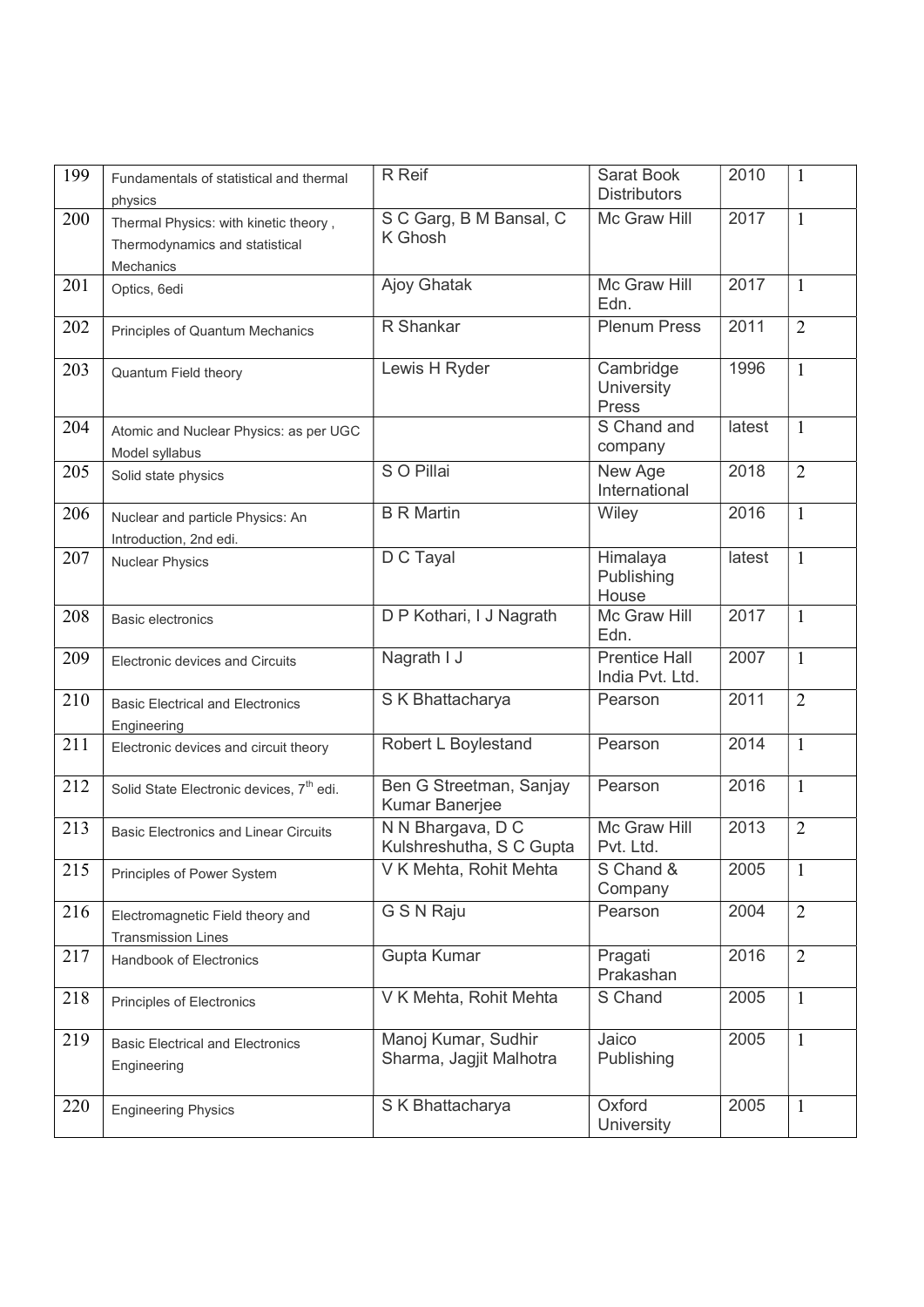|     |                                                                     |                                                             | Press                                   |        |                |
|-----|---------------------------------------------------------------------|-------------------------------------------------------------|-----------------------------------------|--------|----------------|
|     |                                                                     |                                                             |                                         |        |                |
| 221 | <b>Basic Electrical and Electronics</b><br>Engineering              | D P Kothari, I J Nagrath                                    | Mc Graw Hill<br>Education               | 2017   | $\overline{2}$ |
| 222 | <b>Concepts of Modern Physics</b>                                   | Arthur Belser, Shobhit<br>Mahajan, S Ral Choudhury          | Mc Graw Hill<br>Education               | 2017   | $\mathbf{1}$   |
| 223 | Electronic devices and circuits                                     | David ABell                                                 | Oxford<br>University                    | 2008   | $\overline{2}$ |
| 224 | Upkar's A Handbook on elctronics                                    | Prof. Tejpal Suman                                          |                                         | latest | $\mathbf{1}$   |
| 225 | <b>Optical Communication</b>                                        | V S Bagad                                                   | Technical<br>Publications               | 2009   | $\overline{2}$ |
| 226 | <b>Optical Communication</b>                                        | M M Rao                                                     | University<br>Press                     | 2001   | $\overline{2}$ |
| 227 | <b>Optical Fiber Communication</b>                                  | P Chakrabarti                                               | Mc Graw Hill<br>Company                 | latest | $\overline{2}$ |
| 228 | Fundamentals of optical fiber<br>communications                     | Michael Barnoski                                            | Academic<br>Press                       | latest | $\mathbf{1}$   |
| 229 | Electronic communication                                            | <b>Robert Shrader</b>                                       | Mc Graw Hill<br>Company                 | 1990   | $\mathbf{1}$   |
| 230 | Electronic communications                                           | Roddy/Coolen                                                | Pearson                                 | 2008   | $\mathbf{1}$   |
| 231 | Digital communication systems                                       | Simon Haykin                                                | wiley                                   | 2013   | $\mathbf{1}$   |
| 231 | Electronic Communication systems:<br>Fundamentals through Advanced  | <b>Wayne Tomasi</b>                                         | Pearson                                 | 2008   | $\mathbf{1}$   |
| 232 | Electronic devices & Circuits                                       | David A Bell                                                | Oxford                                  | 2008   | $\mathbf{1}$   |
| 233 | <b>Digital Communications: Fundamentals</b><br>and Applications     | Sklar&Ray                                                   | Pearson                                 | 2009   | $\mathbf{1}$   |
| 234 | Kennedy's Electronic Communication<br>Systems                       | George Kennedy, Brendan<br>Davis, Srm Prasanna              | Mc Graw Hill<br>Education               | 2011   | $\mathbf{1}$   |
| 235 | Advanced Electronic communications<br>System, 6 <sup>th</sup> edi.  | Tomasi Wayne                                                | Pearson                                 | 2015   | $\mathbf{1}$   |
| 236 | <b>Electronic Communications</b>                                    | M L Anand                                                   | <b>Asian Books</b><br>Pvt. Ltd.         | 2004   | $\overline{2}$ |
| 237 | Thermodynamics: An Engineering<br>Approach                          | Yunus A Cengel & Boles                                      | Mc Graw Hill                            |        | $\mathbf{1}$   |
| 238 | <b>Heat and Thermodynamics</b>                                      | Mark W Zemansky, Richard H<br>Dittman, Amit K Chattopadhyay | Mc GrawHill                             |        | $\mathbf{1}$   |
| 239 | Thermodynamics: Fundamentals and<br><b>Engineering Applications</b> | William C Reynolds, Plero<br>Colonna                        | Cambridge<br><b>University</b><br>Press | 2018   | $\mathbf{1}$   |
| 240 | Thermodynamics                                                      | Prasanna Kumar                                              | Pearson                                 | 2013   | $\overline{2}$ |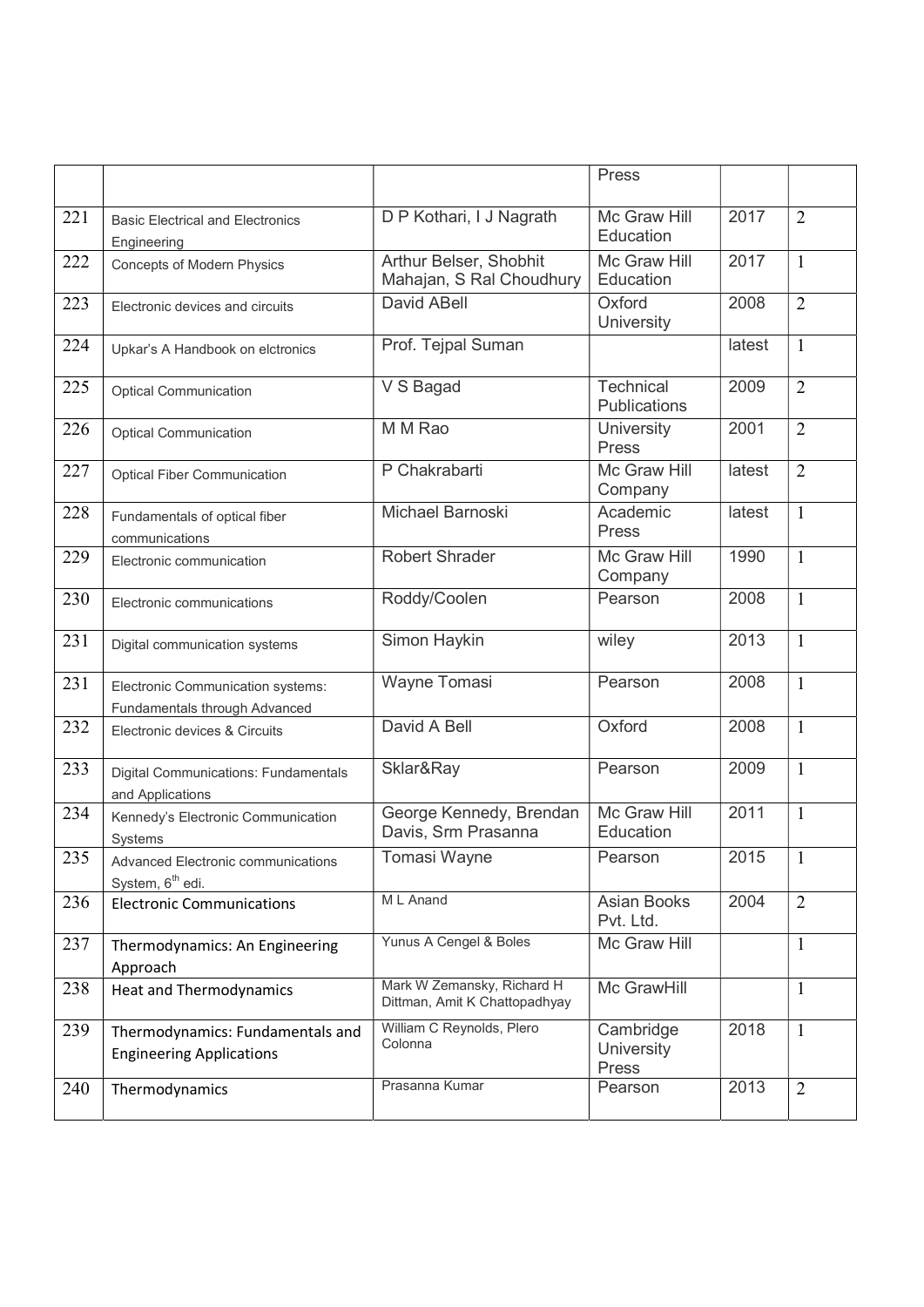| 241 | A Text Book Engineering<br>Thermodynamics                                                                                             | <b>Charles Edward Lucke</b>           | Forgotten<br><b>Books</b>                | 2017   | $\mathbf{1}$   |
|-----|---------------------------------------------------------------------------------------------------------------------------------------|---------------------------------------|------------------------------------------|--------|----------------|
| 242 | Super Paramagnetic Iron Oxide<br>Nanoparticles: Synthesis, Surface<br>Engineering, Cytotoxicity and<br><b>Biomedical Applications</b> | Morteza Mahmoudi, Pirter<br>stoevee   | Nova science                             | 2011   | $\mathbf{1}$   |
| 243 | Radical Abundance: How a<br>Revolution in Nanotechnology will<br>change Civilization                                                  | K Eric Drexier, Tim Pabon             | Gildan Media                             | 2013   | 1              |
| 244 | <b>Activated Carbon Absorption</b>                                                                                                    | Roop Chand Bansal, Meenakshi<br>Goyal | <b>CRC Press</b>                         | 2005   | $\mathbf{1}$   |
| 245 | Micro and Nano machining of<br><b>Engineering Materials</b>                                                                           | Kumar K Zindair D                     | Springer                                 | 2019   | $\mathbf{1}$   |
| 246 | <b>Computational Photonic sensors</b>                                                                                                 | Hameed Mohamed Farhat O               | Springer                                 | 2019   | $\mathbf{1}$   |
| 247 | <b>Basic and Applied</b><br>Thermodynamics, 2 <sup>nd</sup> edi.                                                                      | P K Nag                               | Mc Graw Hill<br>Education                | latest | $\mathbf{1}$   |
| 248 | A Text book of Thermodynamics                                                                                                         | Yogesh Agraway, J L Bhagoria          | Dhanapat Rai<br>Publications             | 2017   | $\mathbf{1}$   |
| 249 | <b>Applied Thermodynamics</b>                                                                                                         | <b>Onkar Singh</b>                    | New Age<br>International                 | 2018   | $\mathbf{1}$   |
| 250 | Thermodynamics                                                                                                                        | Enrico Fermi                          | Important<br><b>Books</b><br>Publishers  | 2013   | $\mathbf{1}$   |
| 251 | Thermodynamics and an introduction<br>to Thermo statistics                                                                            | <b>Herbert B Callen</b>               | Wiley                                    | 2006   | $\mathbf{1}$   |
| 252 | Fundamentals of Statisticalo and<br><b>Thermal Physics</b>                                                                            | <b>Relf E</b>                         | <b>Sarat Book</b><br><b>Distributors</b> | 2010   | $\mathbf{1}$   |
| 253 | Thermodynamics                                                                                                                        | S C Gupta                             | Pearson                                  | 2005   | $\mathbf{1}$   |
| 254 | A Text book of Advanced Practical<br>Physics                                                                                          | Samir Kumar Ghosh                     | <b>New Central</b><br><b>Book Agency</b> | 2008   | $\mathbf{1}$   |
| 255 | <b>Advanced Practical Physics</b>                                                                                                     | Worsnop & Flint                       | Methuen & Co.<br>Ltd.                    | latest | 1              |
| 256 | Handbook of Electronics(2 Vol. set)                                                                                                   | Guptakumar                            | Pragati<br>Prakashan                     | 2016   | $\mathbf{1}$   |
| 257 | <b>Elementary Statistical Mechanics</b>                                                                                               | S I Gupta Kumar V                     | Pragati<br>Prakashan                     | 2016   | $\overline{2}$ |
| 258 | Advances in mathematical Statistical<br>& Computational Methods in science<br>& Technology                                            | S Dey                                 | Pragati<br>Prakashan                     | 2009   | $\mathbf{1}$   |
| 259 | <b>Electronic Circuits</b>                                                                                                            | U A Bakshi, P. Godse                  | Technical<br>Publications                | latest | $\mathbf{1}$   |
| 260 | Design of electronic Circuits and<br><b>Computer Aided Design</b>                                                                     | M M Shah                              | New Age<br>International                 | 2003   | $\mathbf{1}$   |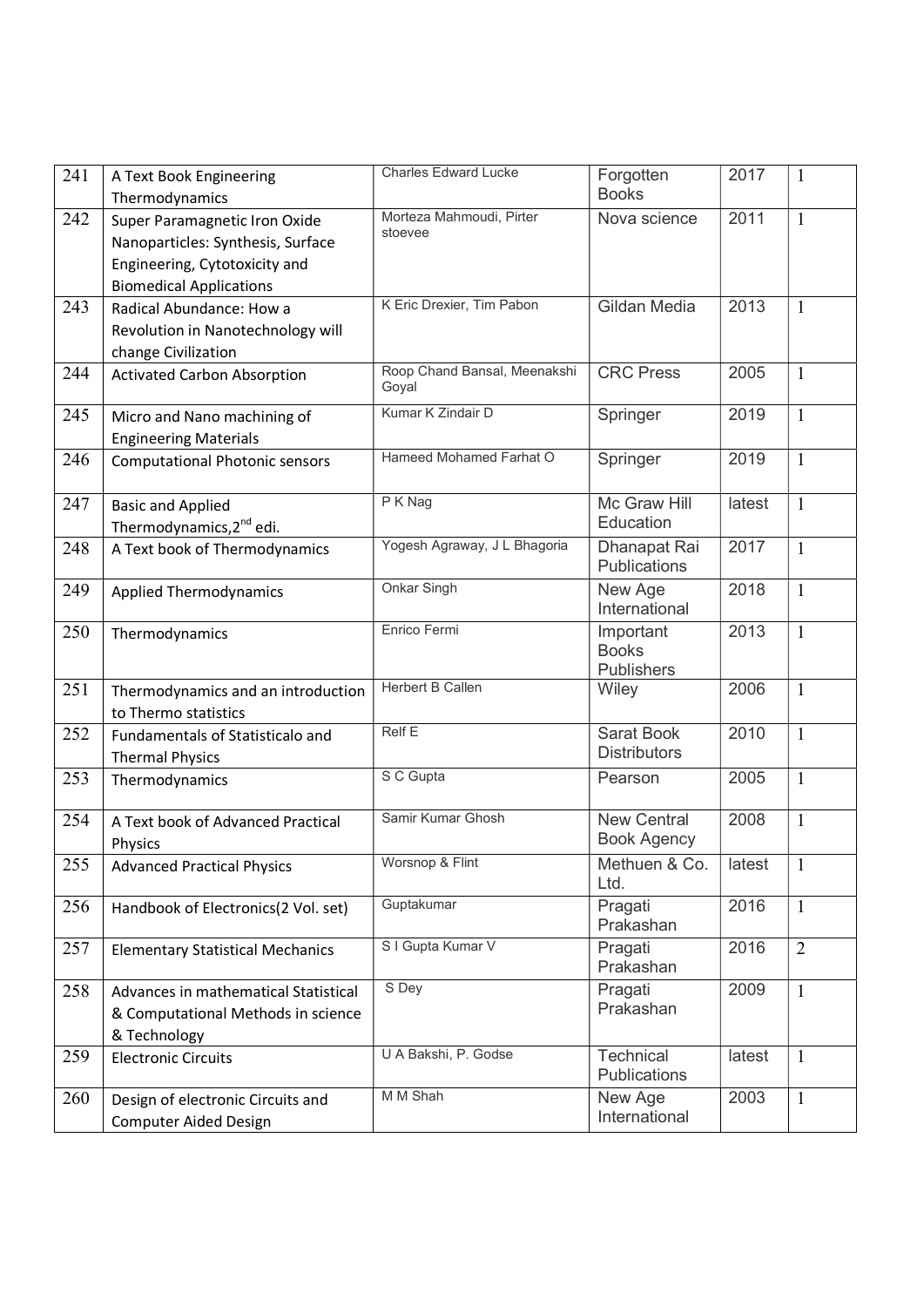| 261 | Electronic circuits: Discrete and<br>integrated                                                                | Donald L Schilling & Charles<br><b>Belove</b> | <b>Tata Mc Graw</b><br>Hill Edn.                 | 2005                        | $\mathbf{1}$   |
|-----|----------------------------------------------------------------------------------------------------------------|-----------------------------------------------|--------------------------------------------------|-----------------------------|----------------|
| 262 | Foundations of Analog and digital<br>Electronic circuits                                                       | Anant Agarwal and Jeffery H<br>Lang           | Elsevier                                         | 2005                        | $\mathbf{1}$   |
| 263 | Advanced Inorganic Chemistry Vol.I                                                                             | Sathya prakash                                | S Chand                                          | 2000                        | $\overline{2}$ |
| 264 | Engineering Physics Vol. I & Vol.II                                                                            | K K Jha                                       | Sathya<br>Prakashan                              | latest                      | $\mathbf{1}$   |
| 265 | <b>Applied Physics</b>                                                                                         | Dr. P.Kaur & A K Sharma                       | Sathya<br>Prakashan                              | latest                      | $\overline{2}$ |
| 266 | A Text book of Engineering Physics                                                                             | Sabinder Singh & Tuhin Datta                  | Sathya<br>Prakashan                              | latest                      | $\mathbf{1}$   |
| 267 | IAS(Prel0 physics for UPSC & states<br>Civil services Examination with study<br>material & Objective Questions | Satya prakashan                               |                                                  | latest                      | $\mathbf{1}$   |
| 268 | <b>Engineering Physics II</b>                                                                                  | M. Sharma                                     | Satya<br>Prakashan                               | latest                      | $\overline{2}$ |
| 269 | <b>Atomic Physics</b>                                                                                          | J B Rajam                                     | S Chand                                          | latest                      | $\overline{2}$ |
| 270 | Atomic and nuclear physics                                                                                     | Subramanian and others                        | S Chand                                          | 2008                        | $\overline{2}$ |
| 271 | Principles of Molecular Virology, 6 <sup>th</sup><br>edi.                                                      | Alan J Cann                                   | Elsevier                                         | latest                      | $\mathbf{1}$   |
| 272 | A Text book of quantum Mechanics                                                                               | P M Mathews, K Venkatesan                     | <b>Tata Mc Graw</b><br>Hiill                     | 1976<br><b>or</b><br>latest | $\mathbf{1}$   |
| 273 | Quantum Mechanics: concepts and<br>Applications, 2 <sup>nd</sup> edi.                                          | Nouredine Zettili                             | Wiley                                            | 2009                        | $\mathbf{1}$   |
| 274 | <b>Mathematical Physics</b>                                                                                    | Donald H Menzel                               | Dover<br>Publications                            | latest                      | $\overline{2}$ |
| 275 | <b>Quantum Mechanics</b>                                                                                       | S Devanarayanan                               | <b>Scitech</b><br>Publications                   | 2015                        | $\overline{2}$ |
| 276 | Quantum Mechanics: Principles &<br>Applications                                                                | S Devanarayanan                               | <b>Create Space</b><br>Independent<br>Publishing | 2016                        | $\overline{2}$ |
| 277 | <b>Quantum Mechanics</b>                                                                                       | V K Thankappan                                | New Age<br>Intenational                          | 2018                        | 2              |
| 278 | Quantum Mechanics: through<br>Problems                                                                         |                                               | New age<br>International                         | 2002                        | $\overline{2}$ |
| 279 | <b>Quantum Mechanics</b>                                                                                       | <b>G</b> Aruldhas                             | PHI Learning                                     | 2009                        | $\overline{2}$ |
| 280 | <b>Modern Physics</b>                                                                                          | G Aruldhas & P Rajagopal                      | <b>PHI</b> Learning                              | 2005                        | $\overline{2}$ |
| 281 | Electronic Lab Manual Vol.1 & Vol.II                                                                           | K A Navas                                     | <b>PHI</b> Learning                              | 2015                        | $\mathbf{1}$   |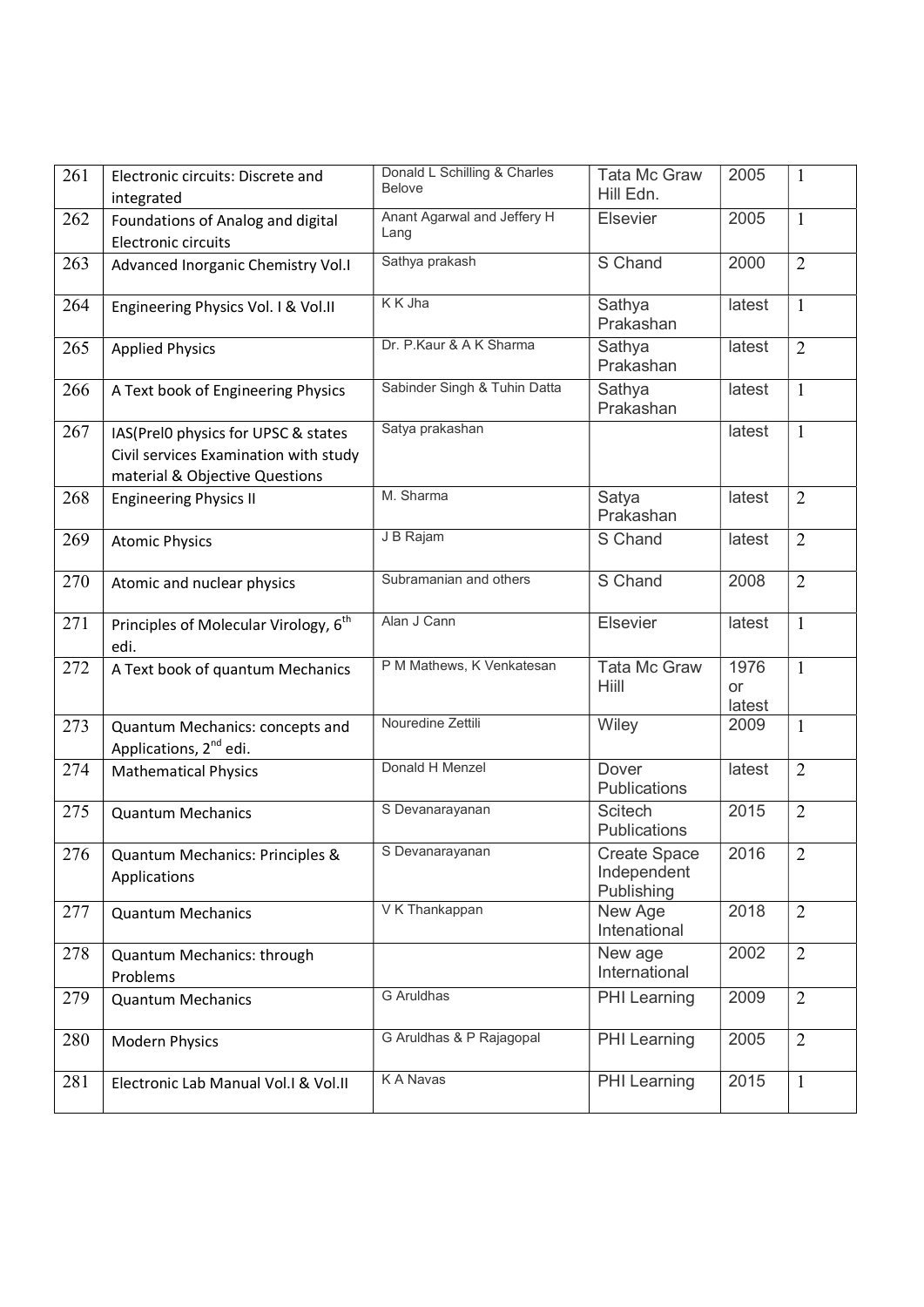| 282 | <b>Advanced Practical Physics</b>                                                              | Bernard Lister Worsnop &<br>Henry Thomas Flint | Methuen                                          | latest | -1             |
|-----|------------------------------------------------------------------------------------------------|------------------------------------------------|--------------------------------------------------|--------|----------------|
| 283 | <b>University Physics I</b>                                                                    | J C Upadhyaya                                  | Himalaya<br>publishing<br>House                  | 2014   | $\overline{2}$ |
| 284 | <b>Classical Mechanics</b>                                                                     | J C Upadhyaya                                  | Himalaya<br>publishing<br>House                  | 2014   | $\overline{2}$ |
| 285 | <b>Quantum Mechanics for Scientists &amp;</b><br>Engineers                                     | David A B Miller                               | Cambridge<br>University<br>Press                 | 2008   | $\overline{2}$ |
| 286 | A Text Book of electrical technology                                                           | A K Theraja                                    | S Chand Ltd.                                     | 2008   | $\mathbf{1}$   |
| 287 | <b>Basic Electronics: Solid State</b>                                                          | <b>B</b> L Theraja                             | S Chand                                          | 2006   | $\mathbf{1}$   |
| 288 | <b>Fundamentals of Electrical</b><br><b>Engineering and Electronics</b>                        | <b>B</b> L Theraja                             | S Chand                                          | latest | $\mathbf{1}$   |
| 289 | A Text Book of Electrical Technology:<br>Basic Electrical Engineering in SI<br>System of units | <b>B</b> L Theraja                             | S Chand                                          | latest | $\mathbf{1}$   |
| 290 | Maintenance Engineering and<br>Management                                                      | K Venkataraman                                 | <b>PHI</b> Learning                              | latest | $\mathbf{1}$   |
| 291 | Comprehensive Physics Concepts&<br>Problems(For IIT-JEE -Engineering &<br>Medical)             | S L Kakani                                     | <b>CBS</b><br>Publishers&<br><b>Distributors</b> | 2008   | $\mathbf{1}$   |
| 292 | <b>Industrial Electronics</b>                                                                  | <b>S N Biswas</b>                              | Dhanpat Rai<br>Publishing<br>Company(P)<br>Ltd.  | 2004   | $\mathbf{1}$   |
| 293 | The Relativistic Quantum Mechanics<br>of the elementary Particles                              | <b>S N Biswas</b>                              | University of<br>Adelaide                        | Latest | $\mathbf{1}$   |
| 294 | <b>Engineering Physics</b>                                                                     | Sanjay D Jain, Girish G<br>Sahastra budhe      |                                                  | 2016   | 1              |
| 295 | Quantum Revolution II: QED The<br>Jewel of Physics                                             | G Venkataraman                                 | University<br><b>Press</b>                       | 2002   | $\mathbf{1}$   |
| 296 | The Many Phases of Matter                                                                      | G Venkataraman                                 | University<br>Press                              | latest | $\mathbf{1}$   |
| 297 | Raman and his effect                                                                           | G Venkataraman                                 | University<br>Press                              | 2005   | $\mathbf{1}$   |
| 298 | At the Speed of Light                                                                          | G Venkataraman                                 | University<br>Press                              | 2005   | $\mathbf{1}$   |
| 299 | The Physics of Time Asymmetry                                                                  | <b>PCW</b> Davies                              | University<br>Press                              | latest | $\mathbf{1}$   |
| 300 | <b>Aqueous Microwave Assisted</b><br><b>Chemistry Synthesis and Catalysis</b>                  | PolshettiwarV                                  | Rs.C                                             | latest | $\mathbf{1}$   |